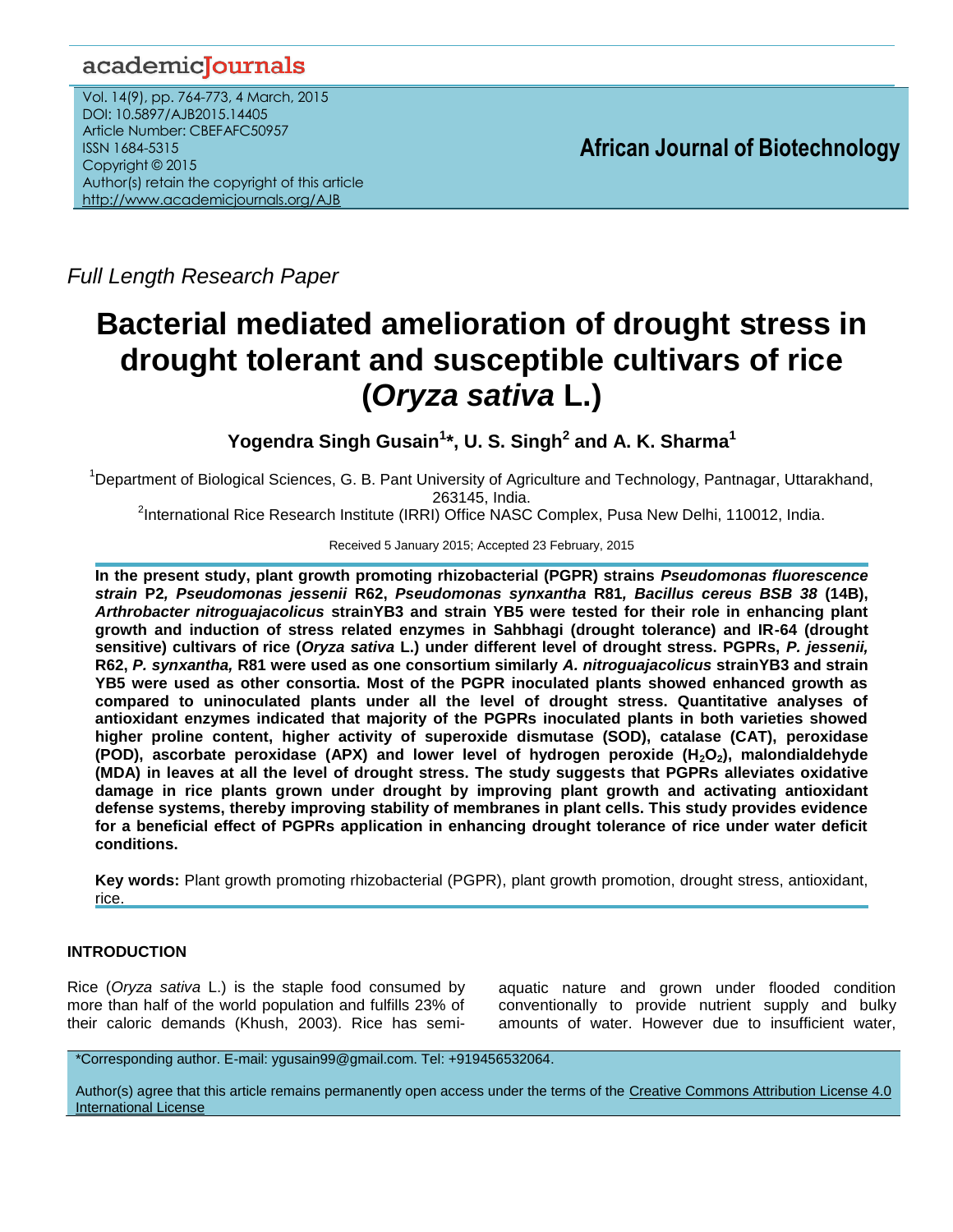half of the rice areas in the world do not maintained flooded condition and thus reduced yield, to some extent, as a result of drought (Bernier et al., 2008). Rice with little adaptation under water limited condition is remarkably sensitive to drought stress (Kamoshita et al., 2008). Under varieties of environmental stress including drought, plants showed increased level of reactive oxygen species (ROS) (Sgherri et al., 1996), which includes superoxide radical  $(O_2^-)$ , hydroxyl free radical (OH), hydrogen peroxide  $(H_2O_2)$  and singlet oxygen resulting in peroxidation of lipids, denaturation of proteins, mutation of DNA and various types of cellular oxidative damage (Smirnoff, 1993).

Enhanced membrane lipid peroxide-tion takes place in both cellular and organelle membranes when ROS reaches above threshold level, which, in turn affect normal cellular functioning and act as an indicator of ROS mediated damage to cell membranes under stressful conditions (Mishra et al., 2011) and can be measured by malondialdehyde (MDA) content, one of the final products of peroxide-tion of unsaturated fatty acids in phospholipids of membrane (Halliwell and Gutteridge, 1989). Plant cells are protected against damaging effect of ROS by antioxidant defense system comprising enzymatic and non enzymatic component. In enzymatic component superoxide dismutase (SOD) catalyses the conversion of superoxide radical into  $H_2O_2$ through their varietal isoforms; catalase (CAT) removes the bulk of  $H_2O_2$  generated by photorespiration in peroxysomes; peroxidase (POD) acts on  $H_2O_2$  for substrate oxidation in vacuole, cell wall and cytosol; ascorbate peroxidase (APX) is localized in cytosol and various organelles and catalyses the conversion of  $H_2O_2$ into  $H<sub>2</sub>O$  and thus protected plants against detrimental effect of ROS (Noctor and Foyer, 1998). Usually, higher antioxidant activity in plants correlated with enhance resistant against stress (Sairam and Srivastava, 2001).

Plant growth promoting Rhizobacteria (PGPR) is well known for their growth-promoting properties like production of phytohormones, ability to solubilize mineral phosphate and to antagonize plant pathogens, etc. (Glick, 1995). PGPR like *Pseudomonas fluorescens* and *Bacillus subtilis,* recently have obtained attention as inoculants to withstand plants under varied biotic and abiotic stress conditions because of their excellent root colonizing ability, versatility in their catabolic activity, and their capacity to produce a wide range of metabolites and enzymes (Mayak et al., 2004; Saravanakumar and Samiyappan, 2007). Several authors have suggested the possible role of PGPRs to alleviate the oxidative damage elicited by abiotic stress through the manipulation of antioxidant enzymes in different crops (Kohler et al., 2008; Sandhya et al., 2010; Saravanakumar et al., 2011).

In present study we selected the *Pseudomonas* strain R62 and R81 because of their importance as a biofertilizer under field condition (Mader et al., 2011; Roesti et al., 2006). The *Arthrobacter nitroguajacolicus* were used as the ability of *Arthrobacter* species to showed resistance against desiccation, starvation and other stresses (Mongodin et al., 2006); and *Bacillus* and *Pseudomonas* has their importance in previous study to withstand plants under varied biotic and abiotic stress conditions (Mayak et al., 2004; Saravanakumar and Samiyappan, 2007). All the selected PGPRs were tested for their plant-growth promoting ability as well as their role in stress related enzymatic adaptive mechanisms in terms of antioxidant enzymes in tolerant and susceptible varieties of rice under drought stress.

#### **MATERIALS AND METHODS**

#### **Bacterial inoculants**

For the study, plant growth promoting bacterial strains *Pseudomonas jessenii* (R62), *Pseudomonas synxantha* (R81) (Mader et al., 2011; Roesti et al., 2006), two strains of *Arthrobacter nitroguajacolicus*, strainYB3 and YB5 (Gusain et al., 2015), *Bacillus cereus BSB 38* (14B), and *Pseudomonas fluorescence* strain P2 were kindly provided by Rhizosphere biology lab of the Department of Biological Sciences of G. B. Pant University of Agriculture and Technology Pantnagar. In this study R62 and R81 were used as consortium (R62+R81), similarly both the strains of *A. nitroguajacolicus* YB3 and YB5 were used as consortium (A3+A5). All these strains grow separately in nutrient broth medium (Himedia, India) in flasks incubated at 28°C at 120 rpm until the late exponential phase. The final culture cfu was maintained at  $10^7$  to 10<sup>8</sup> cfu ml<sup>-1</sup> level.

#### **Rice varieties**

Seeds of two genotype of rice, drought tolerant Sahbhagi (Mackill et al., 2010) and drought susceptible IR-64 (Singh and Ghosh, 2013) were kindly provided by the IRRI, Pusa New Delhi, India.

#### **Pot experiment**

Rice growth promotion by these bacterial strains under drought stress was performed in greenhouse condition (temperature: 27±2°C, photo period: 16/8 h day/night cycle, light intensity: 400  $Em<sup>2</sup>s<sup>-1</sup>$ , (400-700 nm), and relative humidity: 60%, respectively). Rice seeds were surface disinfected by immersion in 70% ethanol and 3% (v/v) sodium hypochlorite for 1 and 5 min. Seeds were washed thoroughly many times with sterile distilled water then germinated on sterilized Petri dish. The soil used for the experiment had pH 8.31, organic carbon of 1.2%, nitrogen of 186.7 kg/h, phosphorus of 34.91 kg/h, and potassium of 145.6 kg/h. Five hundred grams of the sterilized soil was filled in pots and watered to field capacity before sowing the seeds. At the time of sowing seeds in pots the bacterial inocula were given to 1 ml/pot. Two seedlings per pot were maintained. After 30 days of sowing, 10 ml of nutrient solution (Hoagland and Arnon, 1950) were given weekly to each pot to fulfill the nutrients requirements of the plants. The nine replicate of each treatment (including control) were arranged according to the complete randomized design. After 55 days of sowing, the pots were irrigated up to water holding capacity of soil and left for drought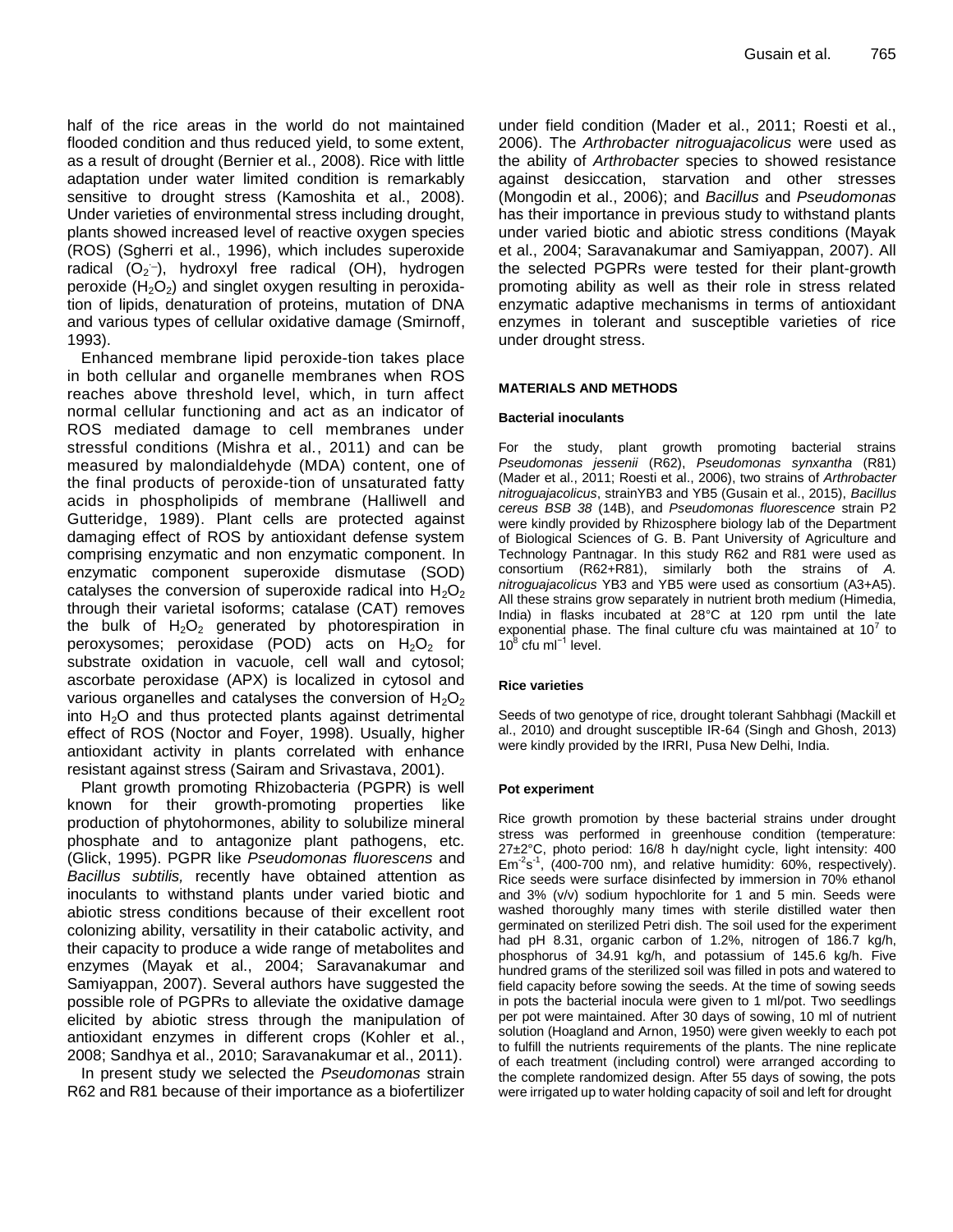stress by withholding the irrigation. Leaf rolling in drought stress was determined based on rice standard evaluation system developed by International Rice Research Institute (IRRI). A visual score was taken of the degree of leaf rolling using a 0 to 9 scale (leaf rolling at vegetative stage) with 0 leaves for healthy while 9 for leaves tightly rolled V-shape. The plants were subjected to harvest at 0, 5 and 9 stages of leaf rolling (0, 8 and 10 days of drought) with three replicate, out of nine replicate, at each stage randomly selected for the measurement of growth promoting trait and antioxidant enzyme activities. After harvesting, fresh weight were taken immediately and sample were placed in -80°C for determination of antioxidant activity. Soil water content (SWC) for each harvesting was calculated using the weight fraction: SWC (%)  $=$  [(FW-DW)/DW]  $\times$  100, where FW was the fresh weight of a soil portion of the middle part of each pot and DW was the dry weight of the soil portion after drying in a hot air oven at 80°C for 48 h or till the complete drying of soil (Cha-um et al., 2012).

#### **Estimation of chlorophyll and carotenoid content**

Concentration of total chlorophyll and carotenoid was analysed following the method of Arnon (1949).

#### **Estimation of H2O2, MDA and proline**

For estimation of  $H_2O_2$  and MDA content, leaf material (0.3 g) was homogenized in 4 ml of 0.1% trichloroacetic acid (TCA). Homogenate was centrifuged at 10,000 x *g* for 10 min at 4°C. MDA content was determined according to procedure of Heath and Packer (1968). The concentration of MDA was calculated by using an extinction coefficient of 155 mM $1$  cm $1$ . Hydrogen peroxide was measured according to Alexieva et al. (2001). The amount of  $H_2O_2$ was calculated using standard curve prepared with different dilutions of a working standard of 100  $\mu$ M of H<sub>2</sub>O<sub>2</sub>. Free proline was determined by the method of Bates et al. (1973).

#### **Estimation of anti-oxidative enzyme**

For assays of SOD, CAT and POD, 0.5 g leaf samples (fresh weight) was homogenized with a pestle in an ice-cold mortar in 5 ml cold buffer containing: 50 mM potassium phosphate buffer (PH 7.0), 1 mM ethylene diamine tetra acetic acid (EDTA) and 1% (w/v) polyvinylpyrolidone (PVP). Whole extraction procedure was carried out at 4°C. The homogenate was centrifuged at 10,000 x *g* for 30 min at 4°C and the supernatant collected was used to assay enzymatic activity. For determination of APX activity 0.4 g leaf sample were homogenised in 4 ml of of ice-cold 25 mM phosphate buffer (pH 7-8) containing 1% PVP and 0.2 mM EDTA. The homogenates were filtered, and then centrifuged at 4°C for 15 min at 18000 *g*. All the antioxidant enzymes were determined as described by Zhang and Kirkham (1996). Protein concentration in the enzyme extract was determined by the method of Bradford (1976) using bovine serum albumin as a standard.

#### **Statistical analysis**

The data presented here are mean values  $\pm$  SD. The data of individual stress level has three replicate (n=3) for each treatments of individual variety. The data were subjected to factorial analysis of variance (ANOVA), with varieties, stress level and treatments used for analysis and the differences between the means were compared

using least significant differences at p<0.05. Different letters denote significant differences among treatments (including control) in two varieties.

# **RESULTS AND DISCUSSION**

The plants were harvested at 0 days, 8 days and 10 days of drought and all these stages the soil moisture content of pot were measured as  $640 \pm 17.83$ ,  $62 \pm 03.09$  and 37 ± 03.30% respectively.

# **Plant growth parameters**

The treatments showed varied effect on the shoot length, root length, shoot fresh weight and root fresh weight under all the level of drought stress. However, in majority of the inoculated plants showed higher effect on growth parameters as compare to uninoculated plants, although most of the differences are not significant. Irrespective of bacterial inoculation and stress level Sahbhagi showed enhanced effect on growth parameters as compared to IR-64 (Table 1). The PGPR can show the various kind of the plant growth promoting (PGP) activities which may be the mechanism through which they influence the plant growth promotion (Glick, 1995). The inoculation effect of our bacterial isolates had remarkable positive effect on plant fresh weight under non stress and stress condition. The higher growth enhancement effect of Sahbhagi as compared to IR-64 under drought stress might be related with better stress tolerance characteristics of the variety. Various study indicated that PGPRs inoculated plants can take up a higher volume of water and nutrients from rhizosphere soil; the attributes could be useful for the growth of plants under drought stress (Alami et al., 2000). However, the highest benefits of the PGPRs as bioinoculants can occur when crops faced prolonged stressful condition (Egamberdiyeva and Hoflich, 2004).

# **Chlorophyll and carotenoid content**

In the present study, a gradual decrease in chlorophyll and caretenoid content was found with stress in both varieties. Similar to the growth parameters, majority of the treatments showed enhanced chlorophyll and carotenoid contents over control under all the level of stress (Table 2). The enhanced chlorophyll content may increase the photosynthetic efficiency of inoculated plants, and thus may be a reason for the tolerance of abiotic stress. Increased chlorophyll and caretenoid content in plants inoculated with PGPR is supported by previous study (Gururani et al., 2013) where authors found improved photosynthetic performance in *Solanum*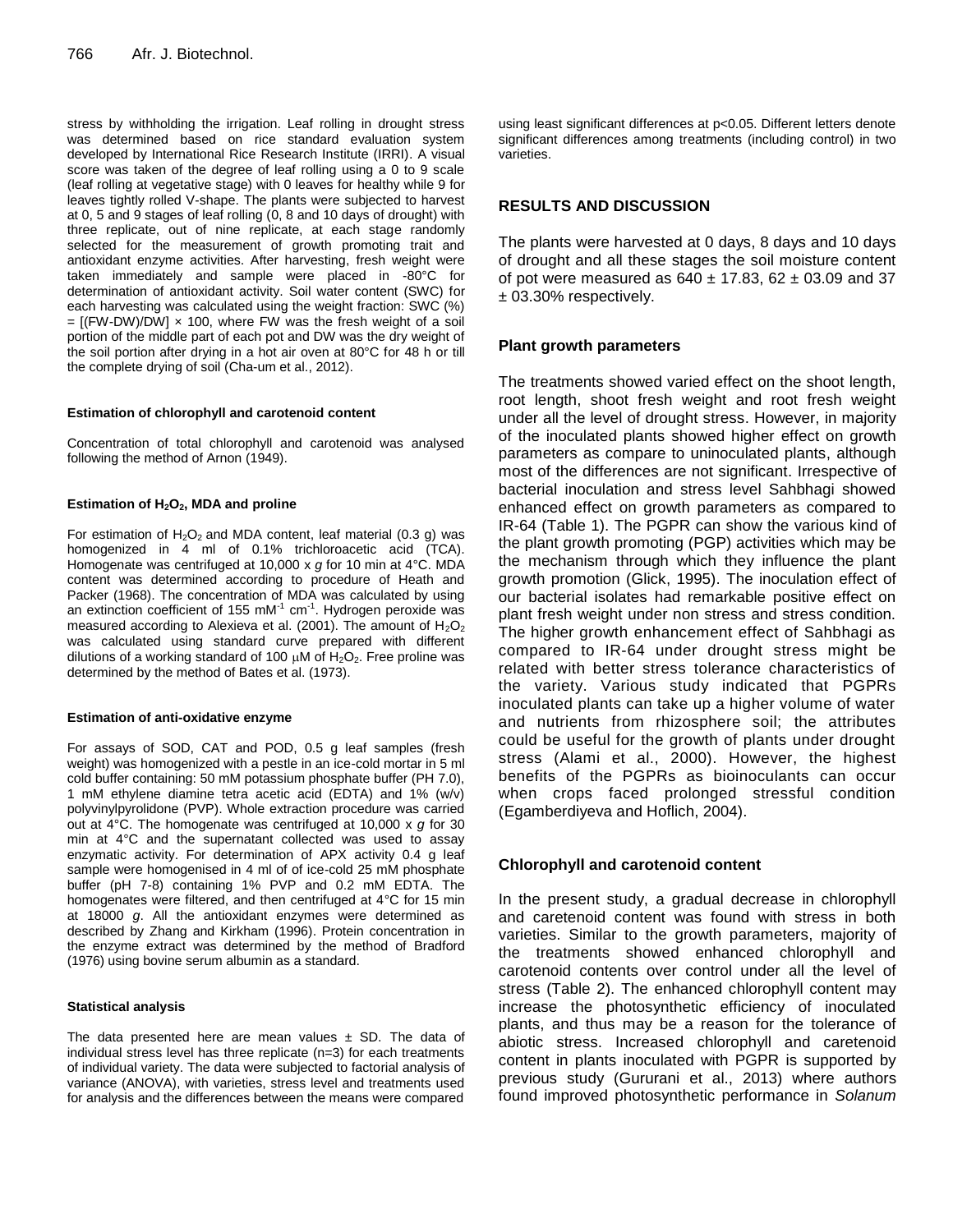| <b>Rice</b>  |                   |                     | Shoot length (cm)    |                     |              | Root length (cm) |                     |                      | Shoot Fresh wt (g/pot) |                   |                                  | Root fresh wt (g/pot) |                    |
|--------------|-------------------|---------------------|----------------------|---------------------|--------------|------------------|---------------------|----------------------|------------------------|-------------------|----------------------------------|-----------------------|--------------------|
| cultivar     | <b>Inoculants</b> | 0 days              | 8 days               | 10 days             | 0 days       | 8 days           | 10 days             | 0 days               | 8 days                 | 10 days           | 0 days                           | 8 days                | 10 days            |
|              | Control           | 70.87 <sup>ab</sup> | 67.33 <sup>ab</sup>  | $65.17^{a}$         | $22.83^{ab}$ | $20.17^a$        | $20.67^{ab}$        | $10.45^{\circ}$      | $6.33^\circ$           | $3.53^{ab}$       | $6.67$ <sup>ef</sup>             | $2.68^{\circ}$        | 1.07 <sup>ab</sup> |
|              | P <sub>2</sub>    | $71.92^{b}$         | $73.5^{bc}$          | 74.67 <sup>bc</sup> | $24.67^{b}$  | $21.67^{ab}$     | 22.97 <sup>ab</sup> | $12.32^{9}$          | 7.46 <sup>e</sup>      | $4.41^{bc}$       | $8.24^{gh}$                      | $3.68^\circ$          | $1.35^{b}$         |
| Sahbhagi     | R62+R81           | 76.43 <sup>bc</sup> | $79.83$ <sup>c</sup> | 79.17 <sup>c</sup>  | $24.87^{b}$  | $21.60^{ab}$     | $23.30^{ab}$        | $12.86^{9}$          | 7.60 <sup>e</sup>      | 4.67 <sup>c</sup> | 8.37 <sup>h</sup>                | 3.64 <sup>d</sup>     | $1.56^{b}$         |
|              | 14B               | $77.63^{bc}$        | 76.00 <sup>bc</sup>  | $73.17^{bc}$        | $24.00^{b}$  | $21.20^{ab}$     | $21.63^{ab}$        | $12.78^{9}$          | 7.49 <sup>e</sup>      | $4.10^{bc}$       | $7.67^9$                         | 3.14 <sup>cd</sup>    | $1.23^{b}$         |
|              | $A3+A5$           | 75.47 <sup>bc</sup> | 72.83 <sup>bc</sup>  | $71.83^{b}$         | $23.37^{ab}$ | $21.33^{b}$      | $23.63^{ab}$        | 12.34 <sup>9</sup>   | $7.07^e$               | $4.32^{bc}$       | 7.68 <sup>9</sup>                | 3.07 <sup>cd</sup>    | $1.31^{b}$         |
|              | Control           | 69.62 <sup>ab</sup> | 65.83 <sup>ab</sup>  | 67.67 <sup>ab</sup> | $21.50^{ab}$ | $20.70^{ab}$     | $20.63^{ab}$        | $10.25^{\mathrm{t}}$ | $4.26^{bc}$            | 2.69 <sup>a</sup> | 6.01 <sup>e</sup>                | 1.07 <sup>ab</sup>    | 0.46 <sup>a</sup>  |
|              | P <sub>2</sub>    | $71.20^{ab}$        | 67.50 <sup>ab</sup>  | 68.67 <sup>ab</sup> | $25.53^{ab}$ | $23.03^{ab}$     | 22.97 <sup>ab</sup> | $12.43^9$            | 5.42 <sup>cd</sup>     | 3.66 <sup>b</sup> | $7.14^{fg}$                      | 1.26 $^{\rm b}$       | $0.63^{ab}$        |
| <b>IR-64</b> | R62+R81           | $70.70^{ab}$        | $64.83^{a}$          | 70.00ab             | $24.17^{b}$  | $21.13^{ab}$     | $21.53^{ab}$        | $12.85^{9}$          | 5.54 <sup>cd</sup>     | 3.68 <sup>b</sup> | $7.79^{gh}$                      | $1.42^{b}$            | $0.71^{ab}$        |
|              | 14B               | $70.63^{ab}$        | 68.17 <sup>ab</sup>  | 69.83 <sup>ab</sup> | $24.07^{b}$  | $22.30^{ab}$     | 20.87 <sup>ab</sup> | $12.57^{9}$          | 5.01 <sup>c</sup>      | $3.21^{ab}$       | $7.40^{fg}$                      | $1.17^{b}$            | $0.53^{ab}$        |
|              | $A3+A5$           | $70.20^{ab}$        | 65.67 <sup>ab</sup>  | 68.17 <sup>ab</sup> | $21.60^{ab}$ | $21.23^{ab}$     | $22.30^{ab}$        | $12.97^9$            | 5.13 <sup>c</sup>      | $3.24^{ab}$       | $6.93$ <sup><math>"</math></sup> | 1.07 <sup>ab</sup>    | $0.63^{ab}$        |

**Table 1.** Growth promoting effect of PGPRs on two cultivars of rice under 0, 8 and 10 days of drought stress.

Mean followed by same letter are not significantly different (P<0.05) for a particular trait in two cultivars at all the level of stress.

|         |  | Table 2. Effect of PGPRs on total chlorophyll and carotenoids content of two cultivars of rice under 0, 8 and 10 days of drought |
|---------|--|----------------------------------------------------------------------------------------------------------------------------------|
| stress. |  |                                                                                                                                  |

| <b>Rice</b> | <b>Inoculants</b> |                     | <b>Total chlorophyll</b><br>(mg/g fresh weight) |                   | <b>Carotenoids</b><br>(mg/g fresh weight) |                       |                    |  |
|-------------|-------------------|---------------------|-------------------------------------------------|-------------------|-------------------------------------------|-----------------------|--------------------|--|
| cultivar    |                   | 0 days              | 8 days                                          | 10 days           | 0 days                                    | 8 days                | 10 days            |  |
| Sahbhagi    | control           | $4.81$ <sup>f</sup> | $3.17^{d}$                                      | $1.74^{ab}$       | $11.75^9$                                 | 8.51 <sup>d</sup>     | $6.11^a$           |  |
|             | P <sub>2</sub>    | $5.11^{\dagger}$    | 3.62 <sup>e</sup>                               | $1.90^{bc}$       | $12.02^{gh}$                              | 9.91 <sup>ef</sup>    | $6.88^{bc}$        |  |
|             | R62+R81           | 5.96 <sup>h</sup>   | 3.73 <sup>e</sup>                               | $2.04^{bc}$       | $12.27^h$                                 | $9.55^e$              | 6.97 <sup>bc</sup> |  |
|             | 14B               | $6.13^{1}$          | 3.78 <sup>e</sup>                               | 2.26 <sup>c</sup> | $12.37^{h}$                               | $10.05$ <sup>ef</sup> | 7.16 <sup>c</sup>  |  |
|             | $A3+A5$           | $6.59^{j}$          | 3.89 <sup>e</sup>                               | $2.35^{\circ}$    | $12.22^{gh}$                              | $9.86$ <sup>ef</sup>  | $6.92^{bc}$        |  |
| IR-64       | control           | $5.54^{9}$          | $3.12^{d}$                                      | 1.41 <sup>a</sup> | $12.55^{h}$                               | $10.35^{f}$           | 6.07 <sup>a</sup>  |  |
|             | P <sub>2</sub>    | 5.21 <sup>9</sup>   | 3.58 <sup>e</sup>                               | $1.59^{ab}$       | $12.00^{9h}$                              | $10.15$ <sup>t</sup>  | 6.63 <sup>b</sup>  |  |
|             | R62+R81           | $5.22^{9}$          | 3.60 <sup>e</sup>                               | $1.77^{ab}$       | $12.07^{9h}$                              | $10.35^{\text{f}}$    | 6.99 <sup>bc</sup> |  |
|             | 14B               | 6.14                | $3.40^{\text{de}}$                              | $1.76^{ab}$       | 12.49 <sup>h</sup>                        | $10.53$ <sup>t</sup>  | 7.59 <sup>c</sup>  |  |
|             | $A3+A5$           | 6.15                | 3.62 <sup>e</sup>                               | $1.88^{b}$        | 12.49 <sup>h</sup>                        | $10.39^{f}$           | $6.41^{ab}$        |  |

Mean followed by same letter are not significantly different (P<0.05) for a particular trait in two cultivars at all the level of stress.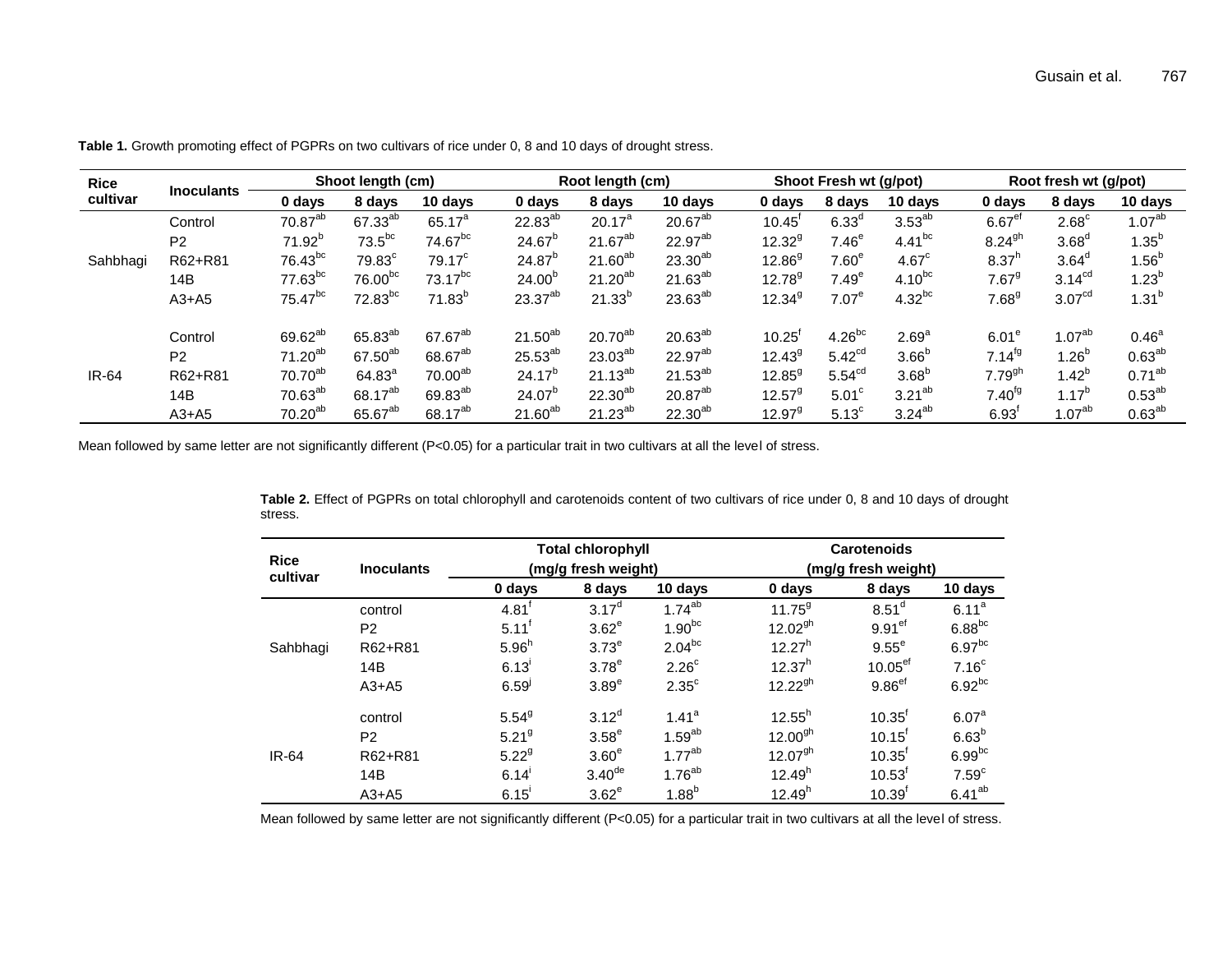

Figure 1. (a) H<sub>2</sub>O<sub>2</sub> (b) MDA and (c) Proline content of two genotype of rice inoculated with PGPRs under 0, 8 and 10 days of drought stress. Mean followed by same letter are not significantly different (P<0.05) for a particular trait in two cultivars at all the level of stress.

*tuberosum* when inoculated with *Bacillus* sp. under abiotic stress.

# **Hydrogen peroxide content**

Among all the treatments, P2 treated plants in Sahbhagi and IR-64 showed maximum reduction in  $H_2O_2$  level with

1.17 and 1.59 fold respectively, over control in  $8<sup>th</sup>$  days of drought. In 10<sup>th</sup> days of drought, only R62+R81 treated plants in Sahbhagi with 1.15 fold reduction showed significant effect on  $H_2O_2$  level, while in IR-64, all the PGPRs treated plants significantly reduced the  $H_2O_2$  level over control plants (Figure 1a). Under drought, increased level of  $H_2O_2$  was well documented which may be due to the formation of superoxide ion by electron transport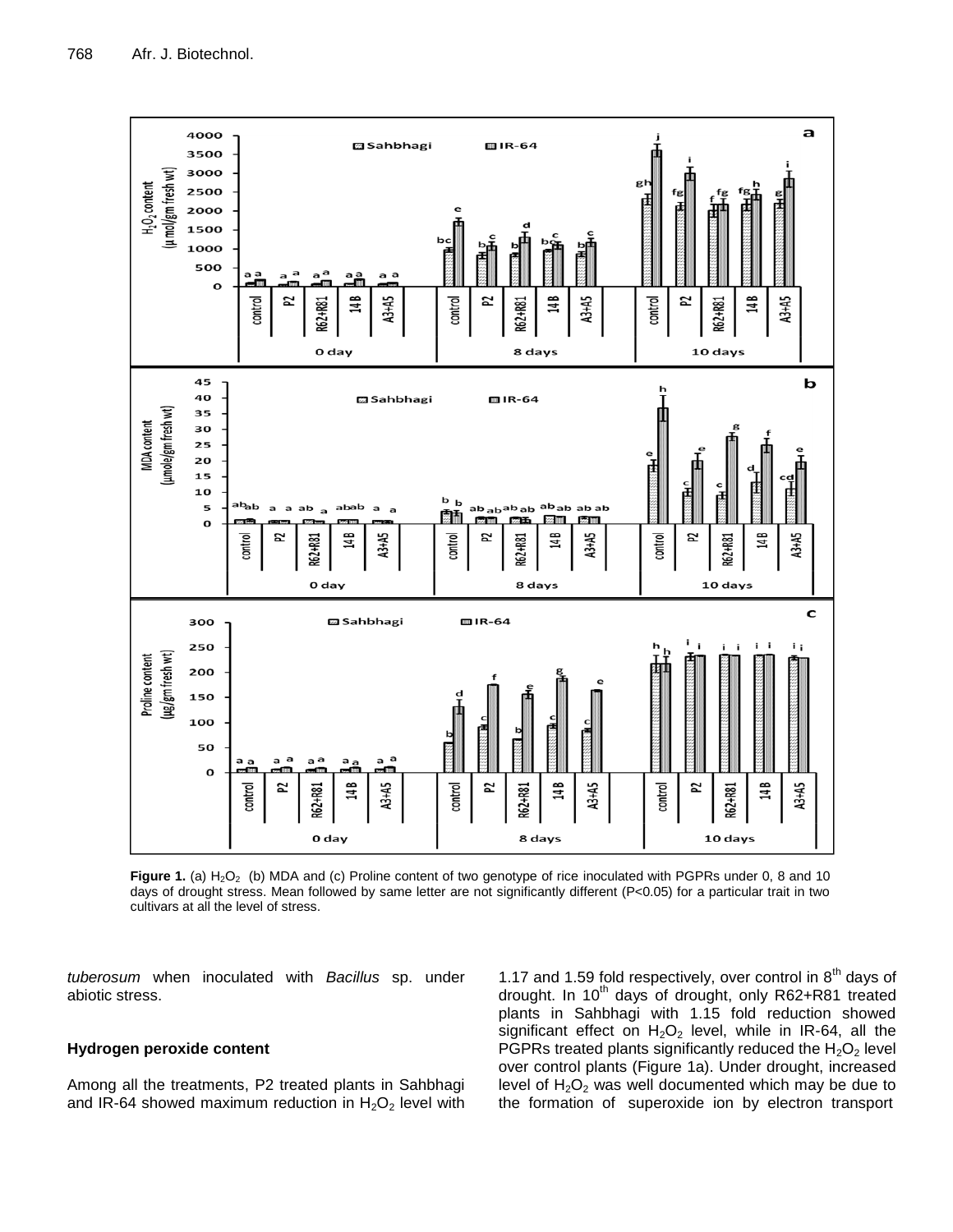chains which dismutase to form  $H_2O_2$  in chloroplast and mitochondria (Elstner, 1991). However  $H_2O_2$  may also be involved for the formation of highly reactive hydroxyl radicals by reacting with superoxide radicals in plants cells (Prousek, 2007) which can initiate self- replicating reactions leading to peroxidation of membrane lipids and destruction of proteins, and ultimately cell death (Jaw and Ching, 1998). Here the level of  $H_2O_2$  in plants gradually increased with increase in stress level, however the results indicated that treated plants of both varieties showed the reduced level of  $H_2O_2$  as compared to their respective control, although the difference were not significant in all the treatments. In this study, irrespective of treatments and stress level, Sahbhagi showed the reduced (35.27%) level of  $H_2O_2$  as compared to IR-64, which might be an attribute of a tolerance variety to cope with drought stress. It is believed that under drought stress, PGPRs treated plants showed the high amount of reactive oxygen species (ROS) scavenging agent which may help plants to maintain the reduced level of  $H_2O_2$ (Moslemi et al., 2011).

# **Malondialdehyde content**

In 0 and  $8<sup>th</sup>$  days of stress there was non-significant effect of the treatments over the control while at  $10<sup>th</sup>$  days of stress all the bacterial treatment significantly reduced the MDA content when compared with control in both varieties (Figure 1b). MDA is one of the byproducts of lipid peroxidation, which is one of the consequences of higher accumulation of ROS such as  $H_2O_2$ , superoxide radical and hydroxyl radical in plant cell and could reflect the degree of peroxidation of membrane lipids (Gill and Tuteja, 2010). Here under severe drought both varieties showed higher MDA content in leaves which may be associated with higher accumulation of  $H_2O_2$  in stressed plants. However the PGPRs treated plants in both varieties showed remarkably lesser amount of MDA content as compared to their respective control, suggesting the involvement of PGPRs in ROS metabolism in rice plants. In overall, irrespective of treatments and stress level sahbhagi performed better with 81.53% lesser MDA content as compared to IR-64. This might be an attribute of tolerant variety that helps to sustain it under prolonged environmental stress condition. Less MDA content in drought tolerance *Phaseolus acutifolius* as compared to sensitive ones have also been obtained by El-Tayeb (2006).

# **Proline accumulation**

In plants with 0 days of stress, bacterial inoculation was non-significant over the control while in stressed, all the

PGPRs treated plants except R62+R81 treated plants of Sahbhagi in  $8<sup>th</sup>$  days of drought, showed the significant increase in proline contents in both of the varieties of rice at both the level of stress. In  $10^{th}$  days of stress, a maximum increase of 1.08 fold in proline content was observed in R62+R81 treated plants of Sahbhagi while in IR-64, a maximum increase in 1.09 fold was observed in 14B treated plants over control (Figure 1c). High proline contents in plant cells may be due to higher induction of proline biosynthesis which may help cells to maintain their water status and protects their vital function against the consequences of drought stress (Yoshiba et al., 1997). Higher proline accumulation in inoculated plants may indicate higher plant tolerance to water stress. Irrespective of treatments, proline accumulation was higher (105.43%) in IR-64 as compare to Sahbhagi in early drought stress (in  $8<sup>th</sup>$  days of drought), while in severe drought stress both the varieties accumulate proline in almost similar ways, the attribute might differentiate the tolerance and sensitive varieties of rice and suggesting the vital role of proline as an osmoregulatory solute in plants (Kumar et al., 2011). Similarly in various studies on abiotic stresses, plants showed the varietal differences in proline accumulation (Yadav et al., 2004; Liu et al., 2011).

# **Superoxide dismutase activity**

The SOD activity were continued to increase till the last day of drought  $(10^{th}$  days of drought). On the  $8^{th}$  day of drought, P2 showed 1.76 fold increased SOD over control in Sahbhagi, followed by A3+A5 with 1.36 fold increase. In IR-64, *Arthrobacter* A3+A5 increased the 1.78 fold SOD activity over control followed by R62+R81 with 1.65 fold. On the 10<sup>th</sup> days of drought, A3+A5 with 1.93 fold followed by P2 with 1.65 fold maximally increased the SOD activity over control in Sahbhagi. In IR-64 all the treated plants showed significantly higher activity of SOD as compared to control plants in  $10<sup>th</sup>$  days of drought. Among the treatments, R62+R81 with 1.75 fold followed by *Arthrobacter* A3+A5 with 1.72 fold maximally increased the SOD activity over control (Figure 2a). It is suppose that SOD catalyses the dismutation of superoxide radical into  $H_2O_2$ , which is further obliterate by CAT and POD activity (Scandalios, 1993). Here the increased SOD activity in stressed plants may be either due to increased production of ROS or could be a protective mechanism adopted by rice plants against ROS and oxidative damage. The higher level of SOD activity in inoculated plants could be related with the enhanced protective mechanism induced by PGPRs in plants to reduce the level of  $H_2O_2$ . An earlier study demonstrated that mechanisms that reduce oxidative stress indirectly play an important role in drought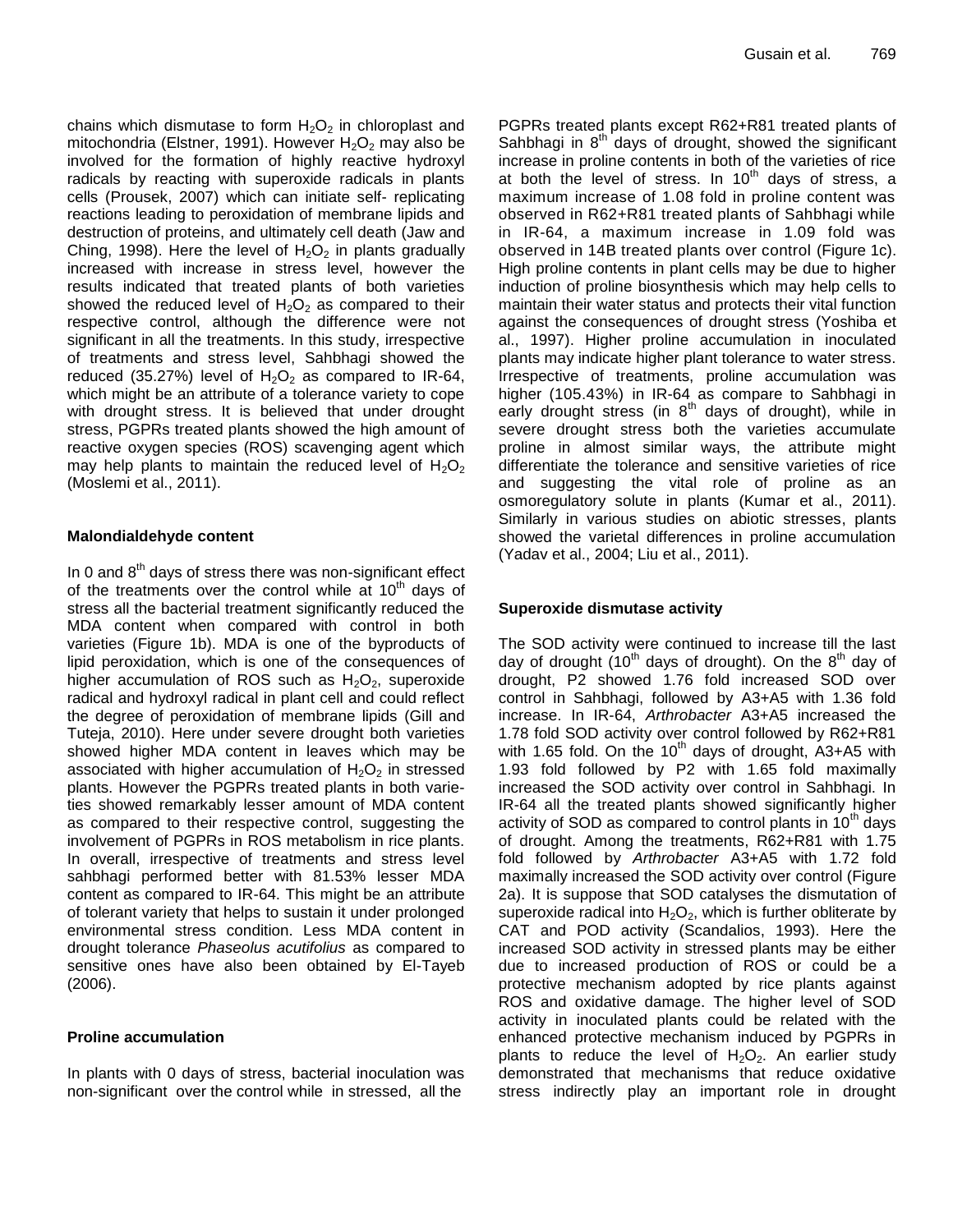

**Figure 2. (a)** SOD, **(b)** POD, **(c)** CAT and **(d)** APX activity of two genotype of rice, inoculated with PGPRs, under 0, 8 and 10 days of drought stress. Mean followed by same letter are not significantly different (P<0.05) for a particular trait in two cultivars at all the level of stress.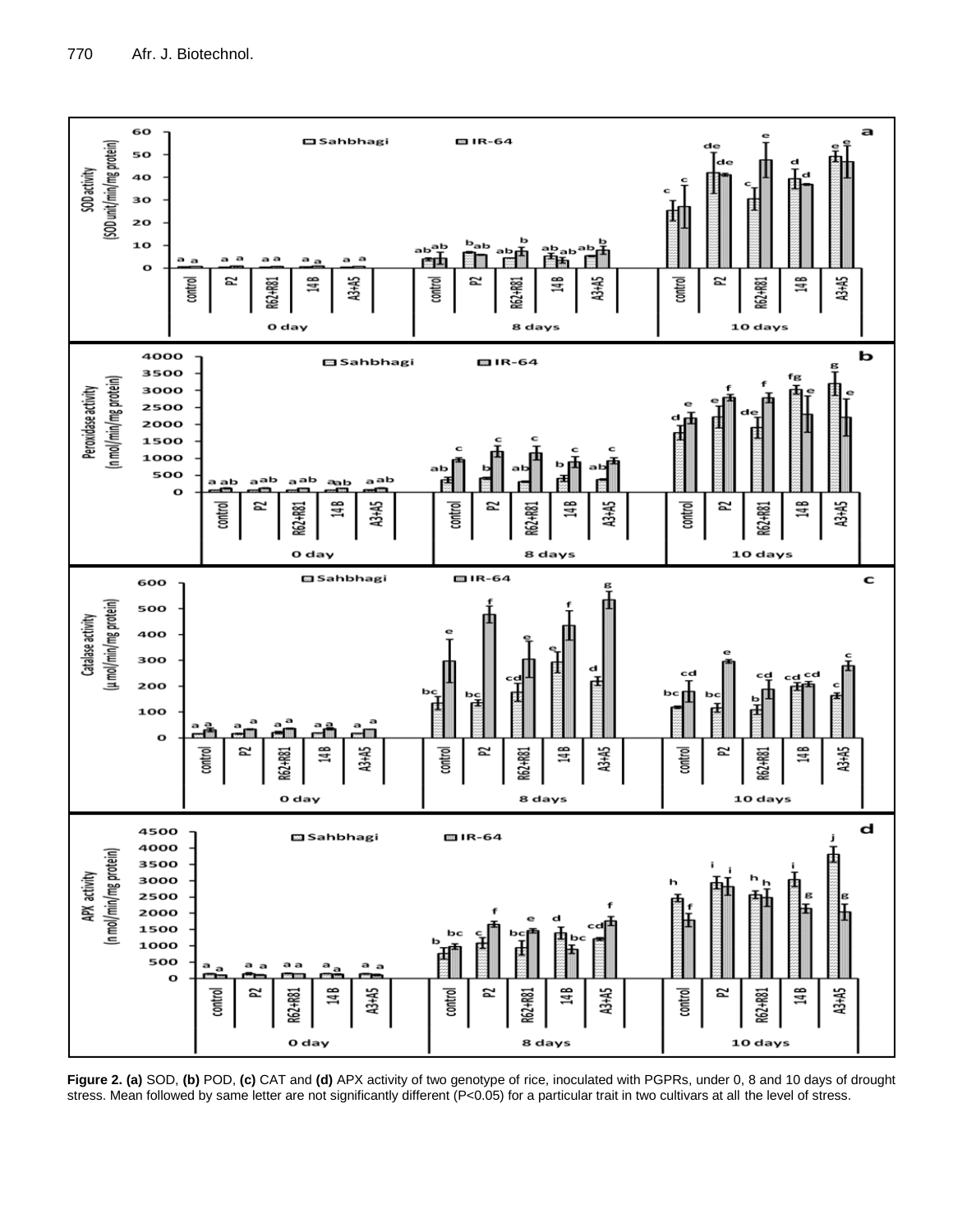tolerance (Bowler et al., 1992).

#### **Peroxidase activity**

Sahbhagi strain P2 with 1.39 fold maximally increased the POD activity followed by 14B with 1.34 fold which increased activity under  $8<sup>th</sup>$  days of drought. Similarly in IR-64 with 1.25 fold, *Pseudomonas* strain P2 maximally increased the POD activity followed by R62+R81 with 1.2 fold. In 10<sup>th</sup> days of drought *Arthrobacter* (with 1.81 fold), 14B (with 1.71 fold) and P2 (with 1.26 fold) significantly increased the POD activity over control in Sahbhagi, while IR-64 *Pseudomonas* strain P2 (with 1.27 fold) and R62+R81(with 1.27 fold) showed significant effect on POD activity over control (Figure 2b). Irrespective of the treatments, IR-64 showed 25.72% higher POD activity as compared to Sahbhagi. Under stress condition, increased level of peroxidase in plants can be correlated with an increased level of ROS in plants cells (Radotic et al., 2000). Similar to the present study, PGPRs mediated increased POD activity under drought stress has also been reported in green gram plants by Saravanakumar et al. (2011).

#### **Catalase activity**

The catalase activity increased in the  $8<sup>th</sup>$  day of drought and then decreased under severe drought stress in  $10<sup>th</sup>$ day. A non significant effect was observed in all the treatments with control plants under 0 days of stress. In  $8<sup>th</sup>$  days of drought 14B and A3+A5 significantly increased the CAT activity in Sahbhagi, while IR-64, P2, 14B and A3+A5 significantly increased the catalase activity over control. In the  $10<sup>th</sup>$  days of drought, 14B with 1.67 fold maximally increased the catalase activity over control in Sahbhagi. In IR-64, P2 with 1.64 fold significantly increased the CAT activity as compared to uninoculated plants (Figure 2c). Irrespective of treatments and stress level 91.25% increased CAT activity was reported in IR-64 as compared to Sahbhagi. Here the catalase activity increased at the  $8<sup>th</sup>$  day of drought and decreased under severe stress condition after 10<sup>th</sup> days of drought which either suggest catalase poor affinity for  $H_2O_2$  or it may have undergone subsequent degradation of  $H_2O_2$  due to photoinactivation in the presence of light (Hertwig et al., 1992). Similar decline in catalase activity in plants has also been observed in varieties under stressful condition (Hertwig et al., 1992; Radotic et al., 2000). However, all the inoculated plants showed higher catalase activity as compared to their respective control which suggests the PGPR mediated reduction of oxidative stress in plants (Saravanakumar et al., 2011).

#### **Ascorbate peroxidase activity**

In the  $8<sup>th</sup>$  day of drought 14B (with 1.8 fold), A3+A5 (with 1.58 fold) and *pseudomonas* strain P2 (with1.41 fold) significantly increased the APX activity over control in Sahbhagi. In IR-64, *Arthrobacter* (with 1.79 fold) and *pseudomonas* strain P2 (with 1.69 fold) showed significant effect on APX activity over control. Similarly in the 10<sup>th</sup> day of drought 14B (with 1.23 fold) *Arthrobacter* (with 1.54 fold) and *pseudomonas* strain P2 (with1.19 fold) significantly increased the APX activity over control in Sahbhagi. In IR-64 all the treated plants showed significantly increased level of APX activity over control (Figure 2d). Overall (irrespective of treatments and stress level), Sahbhagi showed 12.25% higher APX activity as compared to IR-64. APX acted on  $H_2O_2$  and prevents its accumulation in cells via ascorbate-glutathione pathway (Foyer and Halliwell, 1976). An increased activity of APX in PGPRs treated plants as observed here could be related with the decreased concentration of  $H_2O_2$  in rice under drought stress suggesting a key role of APX in detoxification of  $H_2O_2$  under drought stress and appear to constitute a basic antioxidative defense mechanism in plants (Madhusudhan et al., 2003). However, in the overall antioxidant study, higher activity of CAT, POD and APX could interrelate with lower activities of  $H_2O_2$  in all the treated plants as compared to their respective control, as all these antioxidant acted as an scavenger on  $H<sub>2</sub>O<sub>2</sub>$  (Gill and Tuteza, 2010).

# **Conclusion**

It was observed from the present study that PGPRs inoculation induced plants to produce the higher amount of antioxidant under drought stress which might be a basis for the lower accumulation of  $H_2O_2$  in inoculated plants as compared to their respective control. Both the genotype differs in their response to different growth and biochemical parameters under drought stress condition, however, lower accumulation of  $H_2O_2$  in Sahbhagi indicated that this cultivar might have an efficient ROS quenching system at cellular level, which might help it to withstand prolonged drought. Overall, the study shows the significance of PGPRs as the alleviation of drought stress in rice and suggest the further utilization of selected PGPRs as biofertilizer under drought prone environment.

# **Conflict of interest**

The authors declared they have no conflict of interest.

# **ACKNOWLEDGEMENTS**

The first author is very thankful to the International Rice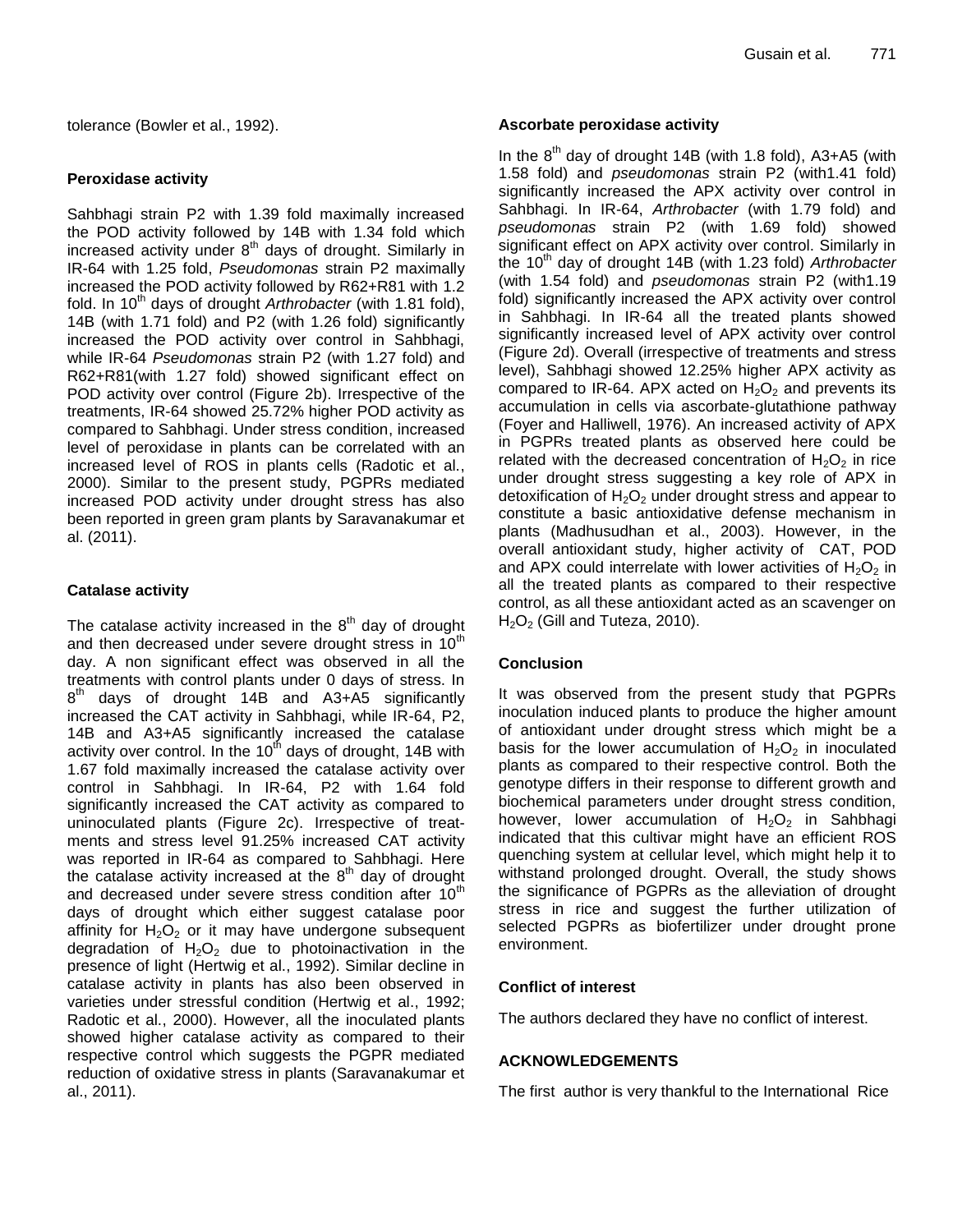Research Institute (IRRI), Philippine for providing financial support through the STRASA project.

#### **REFERENCES**

- Alami Y, Achouak W, Marol C, Heulin T (2000). Rhizosphere soil aggregation and plant growth promotion of sunflowers by exopolysaccharide producing *Rhizobium* sp. strain isolated from sunflower roots. Appl. Environ. Microbiol.66:3393-3398.
- Alexieva V, Sergiev I, Mapelli S, Karanov E (2001). The effect of drought and ultraviolet radiation on growth and stress markers in pea and wheat. Plant Cell Environ. 24:1337-1344.
- Arnon DI (1949). Copper enzymes in isolated chloroplast polyphenol oxidase in *Beta vulgaris*. Plant physiol. 24:1-15.
- Bates LS, Waldren RP, Teare ID (1973). Rapid determination of free proline for water–stress studies. Plant Soil.39:205-207.
- Bernier J, Atlin GN, Serraj R, Kumar A, Spaner D (2008). Breeding upland rice for drought resistance. J. Sci. Food Agric.88: 927-39.
- Bowler C, Vanmontagu M, Inze D (1992). Superoxide-dismutase and stress tolerance. Annu. Rev. Plant Physiol. Plant Mol. Biol. 43:83- 116.
- Bradford MM (1976). A rapid and sensitive method for the quantification of microgram quantities of protein utilizing the principle of protein-dye binding. Anal. Biochem. 72:246–254.
- Cha-um S, Yooyongwech S, Supaibulwatana K (2012). Water-deficit tolerant classification in mutant lines of indica rice. Sci. Agric. 69(2):135-141.
- Egamberdiyeva D, Hoflich G (2004). Effect of plant growthpromoting bacteria on growth and nutrient uptake of cotton and pea in a semiarid region of Uzbekistan. J. Arid. Environ. 56:293-301.
- Elstner EF (1991). Mechanism of oxygen activation in different compartments. in: Pell EJ, Steffen KL (Eds.), Active Oxygen/Oxidative Stress and Plant Metabolism. American Society of Plant Physiologists, Roseville. pp. 13-25.
- El-Tayeb MA (2006). Differential responses of pigments, lipid peroxidation, organic solutes, catalase and per-oxidase activity in the leaves of two *Vicia faba* L. cultivars to drought. J. Agri. Biol. 8(1): 116-122.
- Foyer CH, Halliwell B (1976). The presence of glutathione and glutathione reductase in chloroplasts: a proposed role in ascorbic acid metabolism. Planta. 133:21-25.
- Gill SS, Tuteja N (2010). Reactive oxygen species and antioxidant machinery in abiotic stress tolerance in crop plants. Plant Physiol. Biochem. 48:909-930.
- Glick BR (1995). The enhancement of plant growth by free living bacteria. Can. J. Microbiol. 41:109-114.
- Gururani MA, Upadhyaya CP, Venkatesh J, Baskar V, Park SW (2013). Plant growth promoting rhizobacteria enhance abiotic stress tolerance in *Solanum tuberosum* through inducing changes in the expression of ROS scavenging enzymes and improved photosynthetic performance. J. Plant Growth Regul. 32(2): 245-258.
- Gusain YS, Kamal R, Mehta CM, Singh US, Sharma AK (2015). Phosphate solubilizing and indole-3-acetic acid producing bacteria from the soil of Garhwal Himalaya aimed to improve the growth of rice. J. Environ. Biol. 36:301-307.
- Halliwell B, Gutteridge JMC (1989). Free Radicals in Biology and Medicine (2nd ed) Clarendon Press, Oxford.
- Heath RL, Packer L (1968). Photoperoxidation in isolated chloroplasts: I. Kinetics and stoichiometry of fatty acid peroxidation. *Arch. Biochem. Biophysic.* 125(1):189-198.
- Hertwig B, Streb P, Feierabend J (1992). Light dependency of catalase synthesis and degradation in leaves and the influence of interfering stress conditions. Plant Physiol. 100:1547-1553.
- Hoagland DR, Arnon DI (1950). The water-culture method for growing plants without soil. Calif. Agr .Expt. Sta. Circ. 347:1-32.
- Jaw NL, Ching HK (1998). Effect of oxidative stress caused by Hydrogen peroxide on senescence of rice leaves. Bot. Bull. Acad.

Sin. 39:161-165.

Kamoshita A, Babu RC, Boopathi NM, Fukai S (2008). Phenotypic and genotypic analysis of drought-resistance traits for development of rice cultivars adapted to rainfed environments. Field Crops Res. 109:1-23.

- Khush G (2003). Productivity improvements in rice. Nutr. Rev. 61:S114- S116.
- Kohler J, Hernandez JA, Caravaca F, Roldàn A (2008). Plant-growthpromoting rhizobacteria and abuscular mycorrhizal fungi modify alleviation biochemical mechanisms in water-stressed plants. Funct. Plant Biol. 35:141-151.
- Kumar RR, Karajol K, Naik GR (2011). Effect of polyethylene glycol induced water stress on physiological and biochemical responses in pigeonpea (*Cajanus cajan* L. Millsp.). Recent Res. Sci. Tech. 3:148- 152.
- Liu C, Liu Y, Guo K, Dayong Fan D, Li G, Zheng Y, Yu L, Yang R (2011). Effect of drought on pigments, osmotic djustment and antioxidant enzymes in six woody plant species in karst habitats of south western China. Environ. Exp. Bot. 71:174-183.
- Mackill DJ, Ismail AM, Pamplona AM, Sanchez DL, Carandang JJ, Septiningsih EM (2010). Stress Tolerant Rice Varieties for Adaptation to a Changing Climate. Crop Environment & Bioinformatics.7:250- 259.
- Mader P, Kaiser F, Adholeya A, Singh R, Uppal HS, Sharma AK, Srivastava R, Sahai V, Aragno M, Wiemken A, Johri BN, Fried PM (2011). Inoculation of root microorganisms for sustainable wheat-rice and wheat black gram rotations in India. Soil Biol. Biochem. 43:609- 619.
- Madhusudhan R, Ishikawa T, Sawa Y, Shiqeoka S, Shibata H (2003). Characterization of an ascorbate peroxidase in plastids of tobacco BY-2 cells. Physiol. Plant. 117:550-557.
- Mayak S, Tirosh T, Glick BR (2004). Plant growth promoting bacteria that confer resistance to water stress in tomato and pepper. Plant Sci. 166:525-530.
- Mishra S, Jha AB, Dubey RS (2011). Arsenite treatment induces oxidative stress, upregulates antioxidant system, and causes phytochelatin synthesis in rice seedlings. Protoplasma 248(3): 565– 577.
- Mongodin EF, Shapir N, Daugherty SC, De Boy RT, Emerson JB, Shvartzbeyn A, Raduneet D, Vamathevan J, Riggs F, Grinberg V, Khouri H, Wackett LP, Nelson KE, Sadowsky MJ (2006). Secrets of soil survival revealed by the genome sequence of *Arthrobacter aurescens* TC1. PLoS Genetics 2(12):2094-2106.
- Moslemi Z, habibi D, Asgharezadeh A, Ardakani MR, Mohammadi A, Mohammadi M (2011). Response of phytohormones and biochemical markers of maize to super absorbent polymer and plant growth promoting rhizobacteria under drought stress. American Eurasian J. Agric.& Environ. Sci. 10 (5):787-796.
- Noctor G, Foyer CH (1998). Ascorbate and glutathione: keeping active oxygen under control. Annu. Rev. Plant Physiol. Plant Mol. Biol. 49:249-279.
- Prousek J (2007). Fenton chemistry in biology and medicine. Pure Appl. Chem. 79(12):2325-2338.
- Radotic K, Ducic T, Mutavdzic D (2000). Changes in peroxidase activity and isozymes in spruce needles after exposure to different concentrations of cadmium. Environ. Exp. Bot. 44:105-113.
- Roesti D, Gaur R, Johri BN, Imfeld G, Sharma S, Kawaljeet K, Aragno M(2006). Plant growth stage, fertiliser management and bioinoculation of arbuscular mycorrhizal fungi and plant growth promoting rhizobacteria affect the rhizobacterial community structure in rain-fed wheat fields. . Soil Biol. Biochem. 38:1111-1120.
- Sairam RK, Srivastava GS (2001). Water stress tolerance of wheat (*Triticum aestivum* L.): Variations in hydrogen peroxide accumulation and antioxidant activity in tolerant and susceptible genotypes. J. Agron. Crop Sci. 186:63-70.
- Sandhya V, Ali SKZ, Grover M, Reddy G, Venkateswarlu B (2010). Effect of plant growth promoting Pseudomonas spp. on compatible solutes, antioxidant status and plant growth of maize under drought stress. Plant Growth. Regul. 62:21-30.
- Saravanakumar D, Kavino M, Raguchander T, Subbian P, Samiyappan